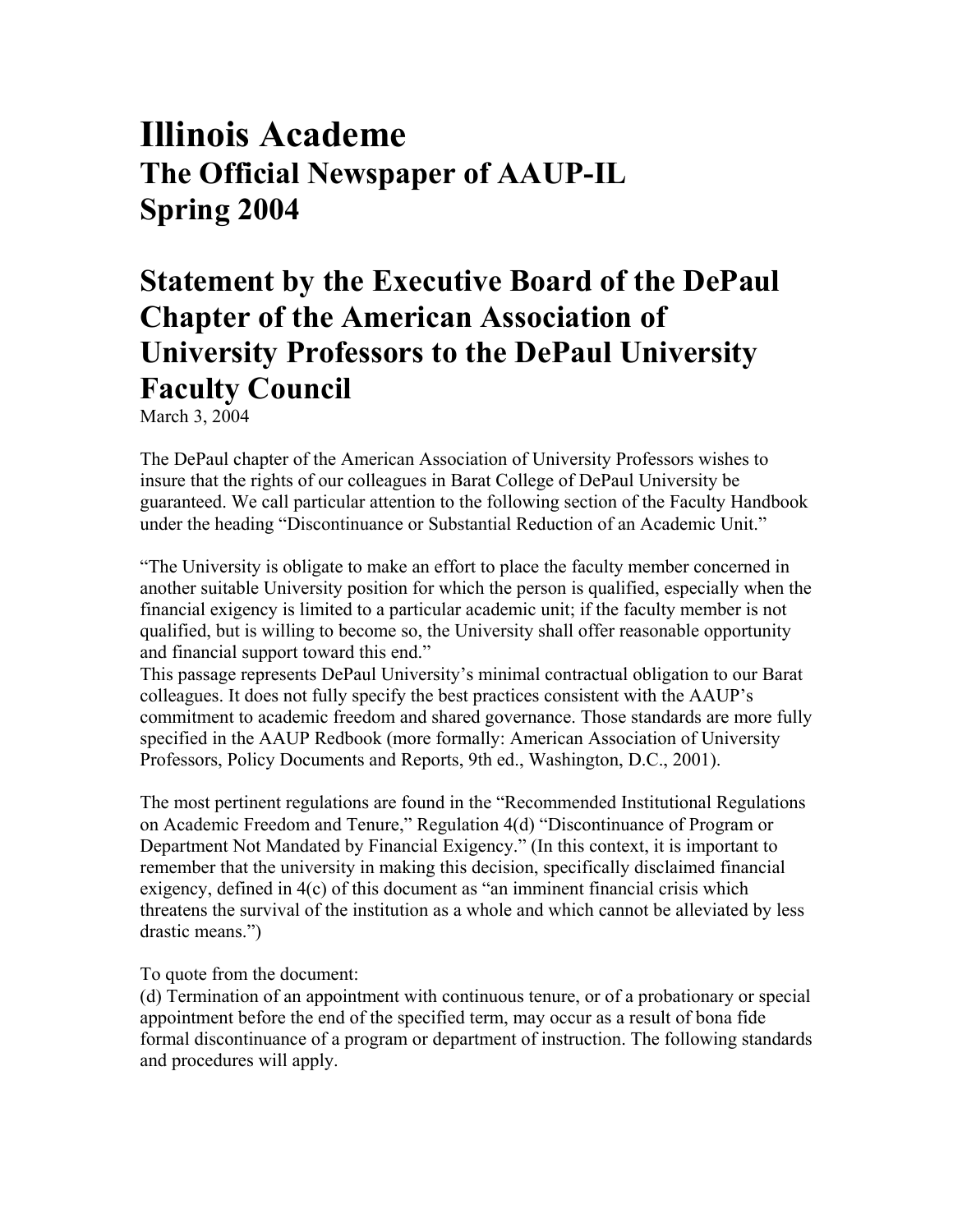(1) The decision to discontinue formally a program or department of instruction will be based essentially upon educational considerations, as determined primarily by the faculty as a whole or an appropriate committee thereof.

[NOTE: "Educational considerations" do not include cyclical or temporary variations in enrollment. They must reflect long-range judgments that the educational mission of the institution as a whole will be enhanced by the discontinuance.]

The DePaul chapter of AAUP notes in passing that the university has already departed from the practice specified in this regulation, since the Faculty Council found in its February meeting that educational considerations did not justify closure of the Barat campus. Nonetheless, the Board of Trustees, in contravention of the faculty's judgment, chose to close the campus.

(2) Before the administration issues notice to a faculty member of its intention to terminate an appointment because of formal discontinuance of a program or department of instruction, the institution will make every effort to place the faculty member in another suitable position. If placement in another position would be facilitated by a reasonable period of training, financial and other support for such training will be proffered. If no position is available within the institution, with or without retraining, the faculty member's appointment may then be terminated, but only with provision for severance salary equitably adjusted to the faculty member's length of past and potential service.

[NOTE: When an institution proposes to discontinue a program or department of instruction, it should plan to bear the cost of relocating, training, or otherwise compensating faculty members adversely affected.]

Three comments on this regulation are in order:

First, closing the Barat campus is not the same as discontinuing a program or department of instruction. We are not, for example, discontinuing political science, sociology, or English simply because those courses will no longer be taught on the Barat campus. Those courses, as currently taught, are valid across the university, not simply within Barat college. For faculty members who teach in Barat departments and programs with direct counterparts elsewhere within DePaul University, therefore, "another suitable position" means a position, at the same rank, within that department or program.

Second, for Barat programs without direct counterparts elsewhere within DePaul University, "another suitable position" should mean a position at the same rank in the closest available counterpart department or program, with appropriate university-funded training where necessary.

Third, termination with severance is the last alternative, not a co-equal alternative. The severance salary should be generous enough that it will be unattractive to the University to offer severance as a cost-saving alternative to transfer within the institution.

(3) A faculty member may appeal a proposed relocation or termination resulting from a discontinuance and has a right to a full hearing before a faculty committee. The hearing need not conform in all respects with a proceeding conducted pursuant to Regulation 5 [the document's regulation on dismissal procedures], but the essentials of an on-the